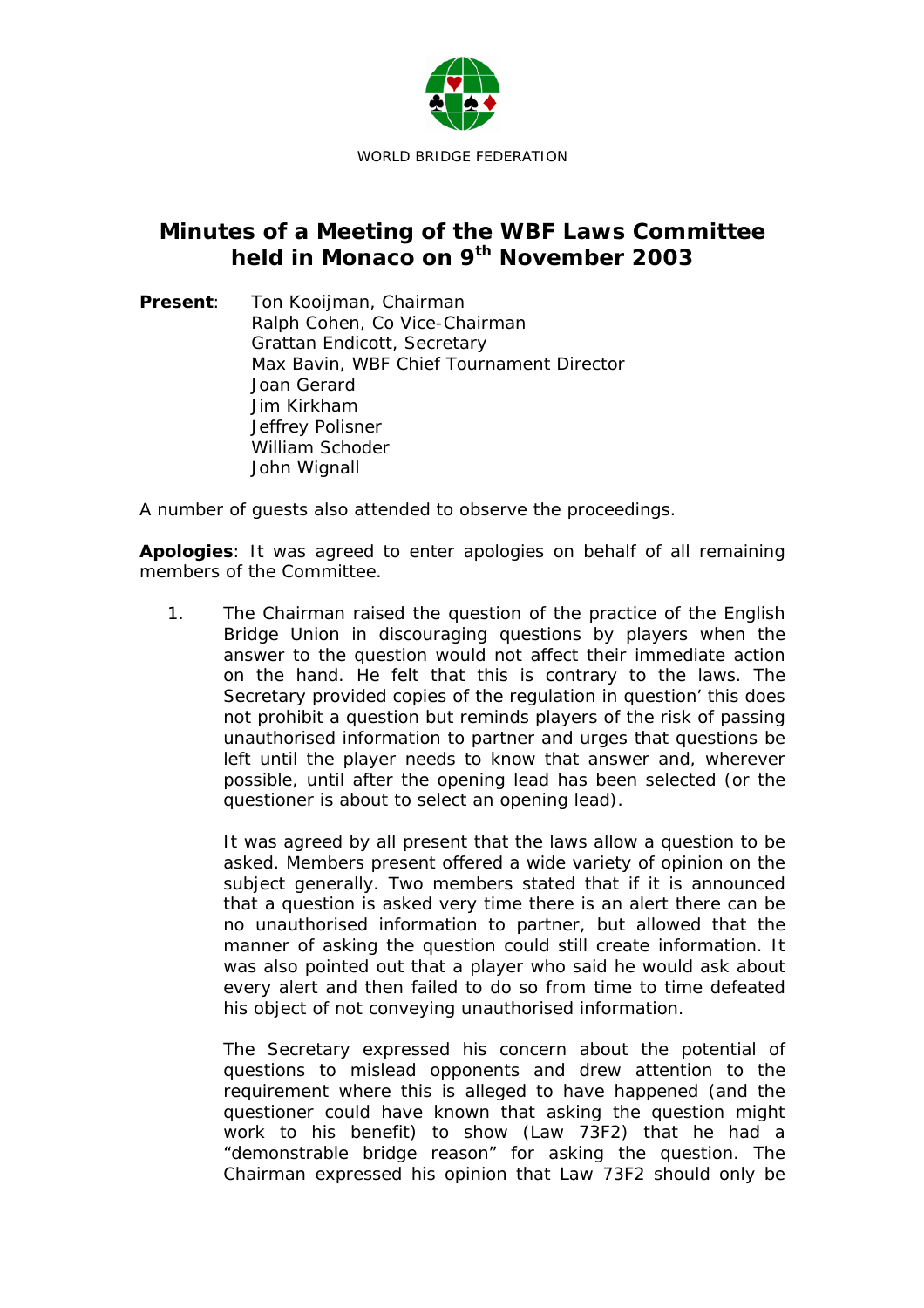used in extreme situations when a player asks about the meaning of a call. He thought that normally a desire to know what is happening at the table is a good enough "bridge reason". Mr Schoder cited his experience of a case where, in his opinion, it was appropriate to apply that law and, likewise not convinced of the Chairman's argument, the Secretary maintained his position that the occasion for applying 73F2 is a matter for the Director and the Appeals Committee to judge.

Mr Wignall spoke of the possibility of asking questions randomly whether interested or not. He felt there needed to be some scope for asking questions even when not interested in the reply Mr Schoder referred to the possibility of replacing alerts with announcements. There was no final resolution of the differences of opinion and no agreed interpretation of the Law. It was acknowledged that it is a matter that the laws drafting subcommittee will have to consider and its proposals for the future should be presented clearly in its drafts.

- 2. The committee considered the proposition that when there has been misinformation and a damaged side is to receive and adjusted score this should be assessed on the basis that the non-offending side is entitled to know the partnership understanding and to draw logical conclusions, given the information it received. The adjusted score, the Chairman suggested, should be assessed on the action likely to be taken by the non-offending side in the circumstances. It was observed that if given the correct information the partnership might or might not be aware that a misunderstanding had occurred, depending on the situation. There is, of course, the possibility of backing up the auction if declarer or dummy corrects an explanation as Law 75D requires (see also Law 21B).
- 3. The committee received a copy of a draft revision of screens regulations prepared by Mr Schoder that he would present for consideration to the Rules and Regulations committee. It was agreed that the Laws Committee would eventually express a view, if asked, on the correspondence of any future revised regulations to the Laws.
- 4. The committee confirmed that it is a correct interpretation of Law 91B that the Tournament Committee or sponsoring organisation can give its approval in advance of the tournament for the Director to disqualify a player for cause.

The meeting then concluded.